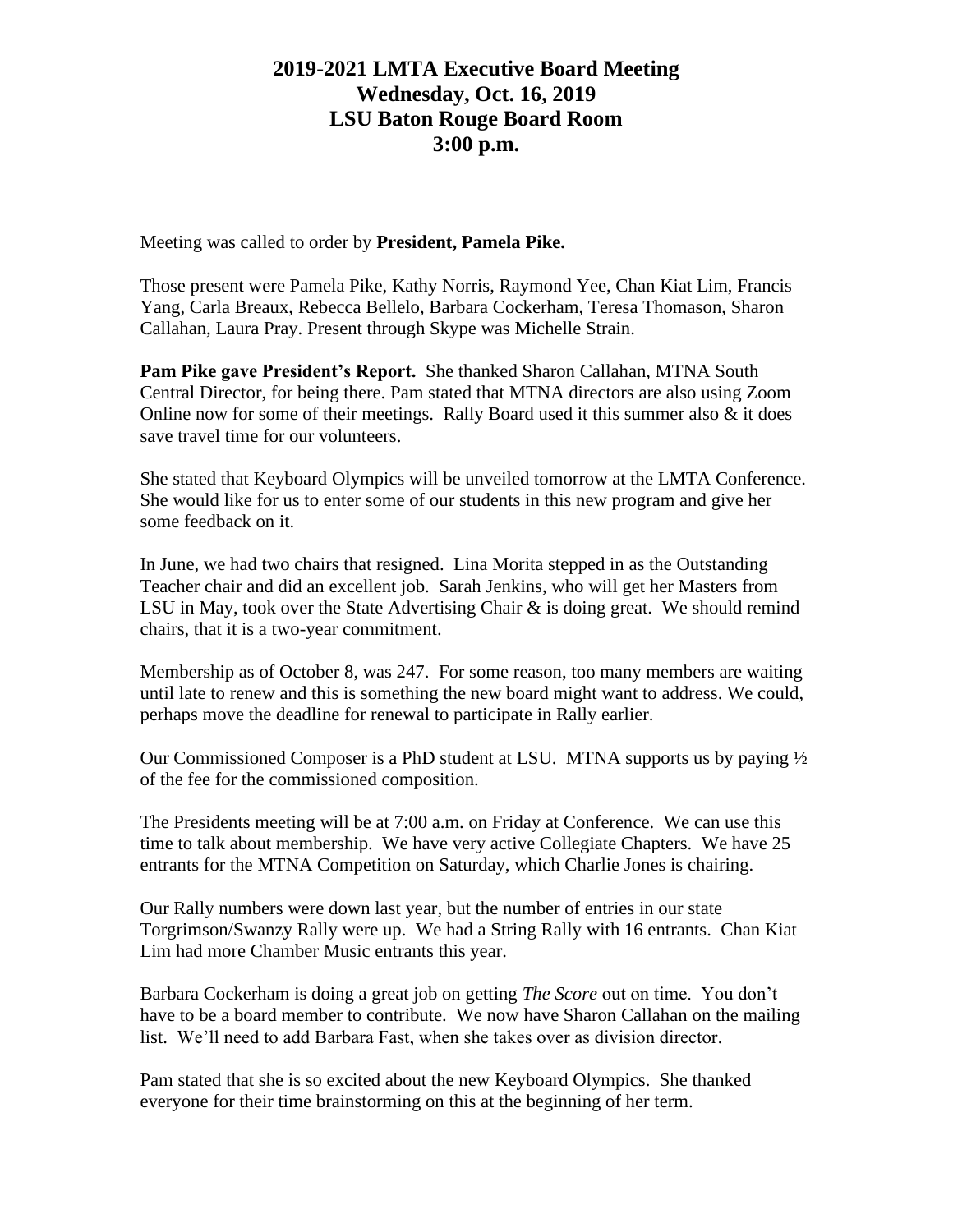#### **Francis Yang, President Elect, gave his report.**

He thanked BRMTA, Rebecca Bellelo and Pam Pike for hosting this year's LMTA Conference. Out-of-state presenters: Christy Vogt Huskey will not be here to give her session because she is sick. Chan Kiat Lim has a colleague that flying in to present, too. Sharon Callahan, our MTNA South Central Division representative, is our special guest. We have three (3) collegiate posters that will be presented. Chris Allen is putting them together for judging. Next year we can announce a proposal deadline with registered member proposal deadline. Collegiate members need to check in for lunch if they are coming. So far, we have 86 members that are registered for our conference, with 2 national clinicians: Kevin Olson and Derek Polischuk.

O'Neals Music, in Baton Rouge, was so generous to sponsor our banquet set-up fee this year. Sarah Jenkins has done a great job with getting Local Ads and money from national or statewide advertisers/exhibitors. In future years, we may need to get other revenue besides local ads. It might help if we tell our advertisers how many views they are getting on our website by tracking clicks on their links.

Pam said we are planning on having next year's conference at La. Tech University in Ruston, LA.

#### **Raymond Yee gave Treasurer's Report.**

Dues-paying members who wish to review a copy of the report should contact the President.

Pam asked if we could work getting the entry fees for competitions through Pay-Pal. She said that MTNA would no longer have a Benevolence fund for Disaster Relief.

We did not have any disbursements from the SOS fund this year. Raymond renewed our Insurance and our Entity with the Secretary of State. Pam said that Chan Kiat & Francis will do an audit before our Winter Meeting.

#### **Michelle Strain gave a Certification Report.**

She said that we have one Professional Advancement and one New Certification out of Lake Charles who is a Non-Member of MTNA or LMTA. Teresa Thomason may want to connect him with Lena to encourage him to join. We need to give him the Benefits of Membership brochure from MTNA. Thirty one percent of LMTA members in Louisiana are certified. We need to encourage teachers in our state to get certified. Michelle will be available in Exhibit Hall at Conference between 1:00 and 2:30 p.m. to answer any questions. Down the road, we may also want to add the Pay Pal option for State Certification.

#### **Teresa Thomason gave her Membership Report.**

She shows that we have 247 members now. We have a total of 20 new members. 5 New members, 5 new Collegiate members, 4 Reinstating members, 2 Transfers, 1 Collegiate Transfer, 1 Reinstating Collegiate, a Status change from collegiate to active, and a Reinstating and transfer from South Carolina.

A breakdown by category is as follows: Church Music: 1, Collegiate/University members: 51, Independent: 150, Students: 19, Other: 17, Retired: 1, Private School: 4, Commercial Studio: 2, No listing: 2. Of our Certified Members, we have 1 Brass, 1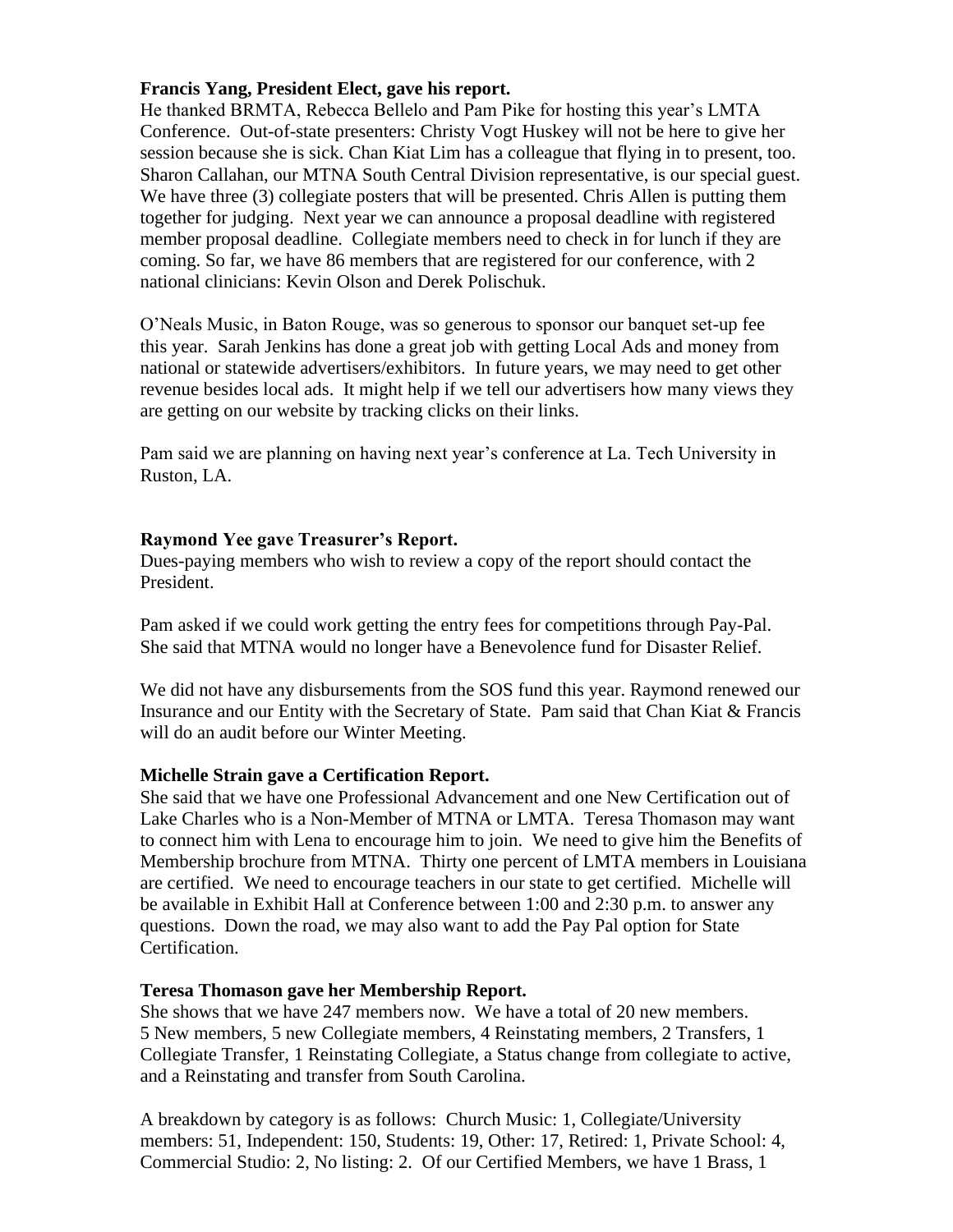Cello, 1 Organ, 72 Piano, 1 Piano, Voice, 1 Voice, 1 Piano Pedagogy, 1 Composition and 1 Music Education.

A list of unpaid members was emailed to VP of Membership on August 28. At that time, 68 members had not renewed their membership. As of October 8, 23 members had renewed, leaving 45 members who had not paid dues for 2019-2020. A list of all nonrenewing members will be distributed at the Friday President's meeting so that local associations can follow up. MTNA suggests that the most effective personal contact is a phone conversation through the local affiliate. MTNA is also interested in reasons why someone has decided to discontinue their membership.

Pam Pike said that we do have a new president for the New Orleans local association.

**Sharon Callahan, our MTNA South Central Director**, mentioned that at the end of September MTNA's new membership and retention was down. Only 2 states had an increase: Iowa and Rhode Island. So, we all need to work on getting new members and keeping them engaged once they join. She is so impressed that LMTA has 20 new members!

### **Rebecca Bellelo gave Vice President of Rally Report.**

160 students entered the Torgrimson/Swanzy state rally this year, but only 154 actually played. Torgrimson/Swanzy Rally will be held in Baton Rouge again next year. Two acoustic pianos at LSU have been switched to hybrid pianos which should work well for younger students. We also had a String Rally for Violins only, which was held at O'Neal's Music in Baton Rouge. It was Co-chaired by teachers Antoaneta Ortiz and Alexandria teacher Sinae Baek.

At our Summer Rally Board Meeting, which was held in Alexandria and via Zoom, we voted to amend the work fee requirement of \$75 and to waive the fee for teachers who are judging in any district on the same day on which their own district rally is held. Susie Garcia is taking our Rally theory tests and making an editable digital file. She is making the heading and staves cleaner and easier to read. A Sub-Committee of Rally chairs will be reviewing the tests and discussing any changes with Susie, including making the answer keys for these tests on Microsoft Publisher. In 2020, we will be able to create new choices, such as changing the keys, but it will be limited for the younger groups.

#### **Barbara Cockerham gave the Publicity Chair report.**

*The Score* newsletter is now bigger and very informative. The last newsletter was the largest so far with 15 pages. It was published in September 2019. It was sent out to the membership via emails. She likes the idea of including ads in our newsletter.

## **Laura Pray gave Webmaster's Report.**

She added a lot to the LMTA website for Conference. Some things she is not able to change, such as the actual Menu on the homepage. She also cannot change the names on the menu tabs (i.e., cannot change Convention to Conference). So, she is limited to what she can do, but she thinks it will work for now. She needs 2019-20 Banner ads for the Website. She has updated everything that she has gotten. Keyboard Olympics directs everyone to a Google drive & it is easy to use.